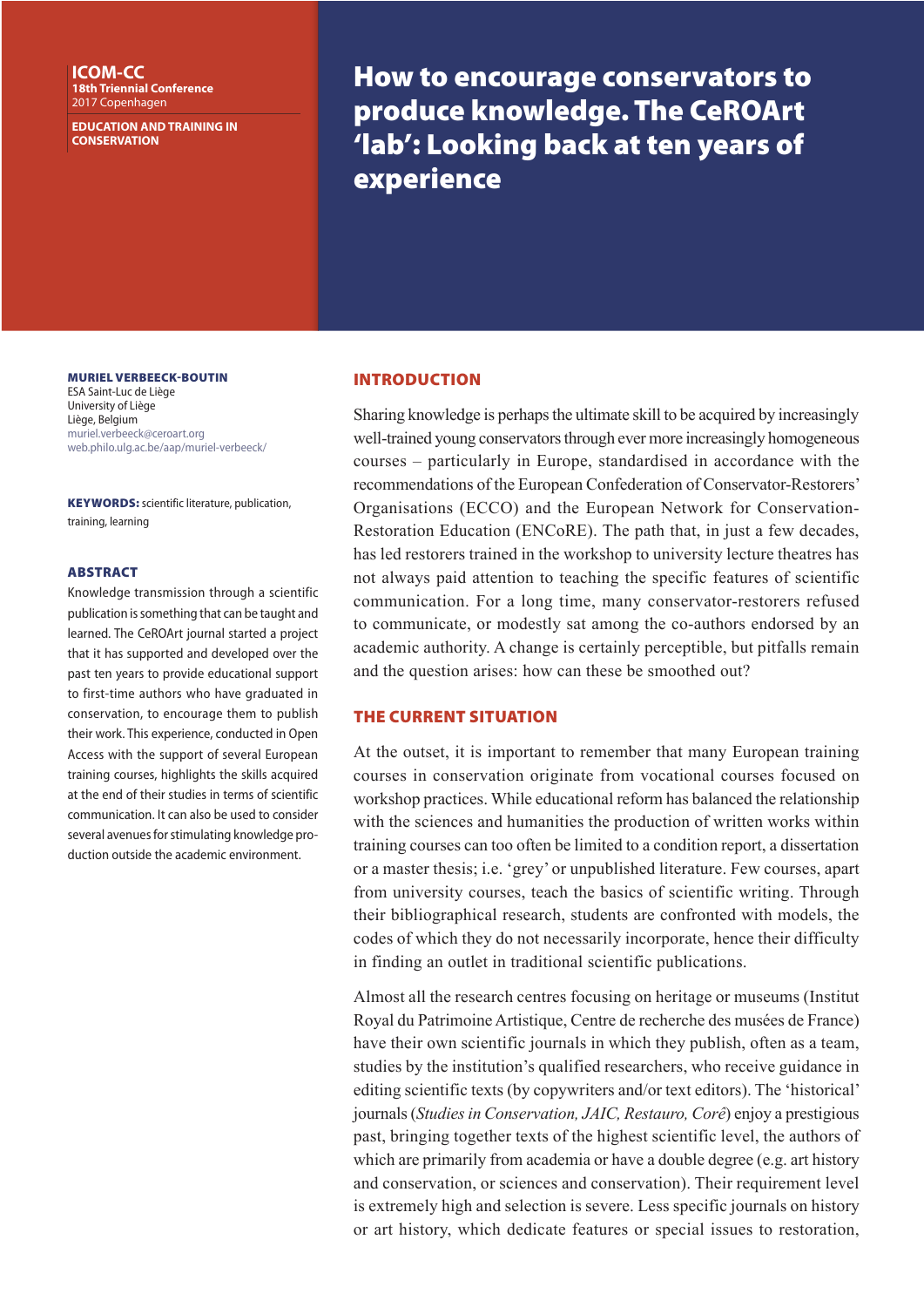**18th Triennial Conference** 2017 Copenhagen

**EDUCATION AND TRAINING IN CONSERVATION**

**HOW TO ENCOURAGE CONSERVATORS TO PRODUCE KNOWLEDGE. THE CeROArt 'LAB': LOOKING BACK AT TEN YEARS OF EXPERIENCE**

rarely include restorers on their reading committee; this is reflected in the selection of contributions, which are often very theoretical. Mention should also be made of the symposiums, conferences and study days that result in publications. It was through this process that a first breach was made and restoration practitioners began to publish. ICOM-CC, in particular, played a truly remarkable role. However, we must not be blinded: participating in symposiums and conferences has a cost in terms of time and money (registration, travel and accommodation expenses) and few young or self-employed conservators can afford to attend them. How can we prevent them from becoming isolated in their private workshops, from losing their intellectual curiosity and their desire to continue training? How can we make them understand that their experience is valuable and deserves to be shared?

## THE CeROArt PROJECT

The CeROArt project was born of these different observations and very close contact with various training stakeholders. The original idea was to offer a conservation journal with special emphasis on conservator-restorers, thus on 'first-time authors'. The aim was to remove the inhibitions of the more mature individuals and encourage the younger generation, giving them the opportunity to speak and, through a wider readership, initiate a snowball effect.

The professionals to whom we were open about the project, including prominent figures – Paul Philippot, Roger Marijnissen, Gaël de Guichen, Catheline Périer-D'Ieteren, Anne Van Grevenstein and Ségolène Bergeon – all responded positively to our approach. They lent their reputation and their signature to the project to endorse the first issues. Some have agreed to join the reading committee.

The total lack of financial resources and the idea of a wide distribution led the project to digital publishing. A great deal of personal investment and time has helped the project grow and develop. Today, CeROArt has become a journal widely distributed on Open Access and referenced internationally. A momentum was born, which allowed the initial project to evolve, now divided into regular publications (on a predefined theme), special issues (featuring study days, symposiums and other events) and finally EGG (European Graduates Generation) publications, exclusively for young graduates (Figure 1). This paper primarily focuses on these young graduates.

After a brief presentation of how the journal operates, the issues encountered as part of our project, as well as practical teaching proposals, are discussed.

## CEROART, THE STRUCTURE

The first issue of CeROArt was coded in 2007, in html, by someone who was self-taught on a Mac computer, using a trial version of the Dreamweaver software package. The logo and banner still used today have the same 'home-made' origin. Search engine optimisation was done manually and advertising for the publication focused on a mailing list of contacts collected by different stakeholders. The authors in the first issue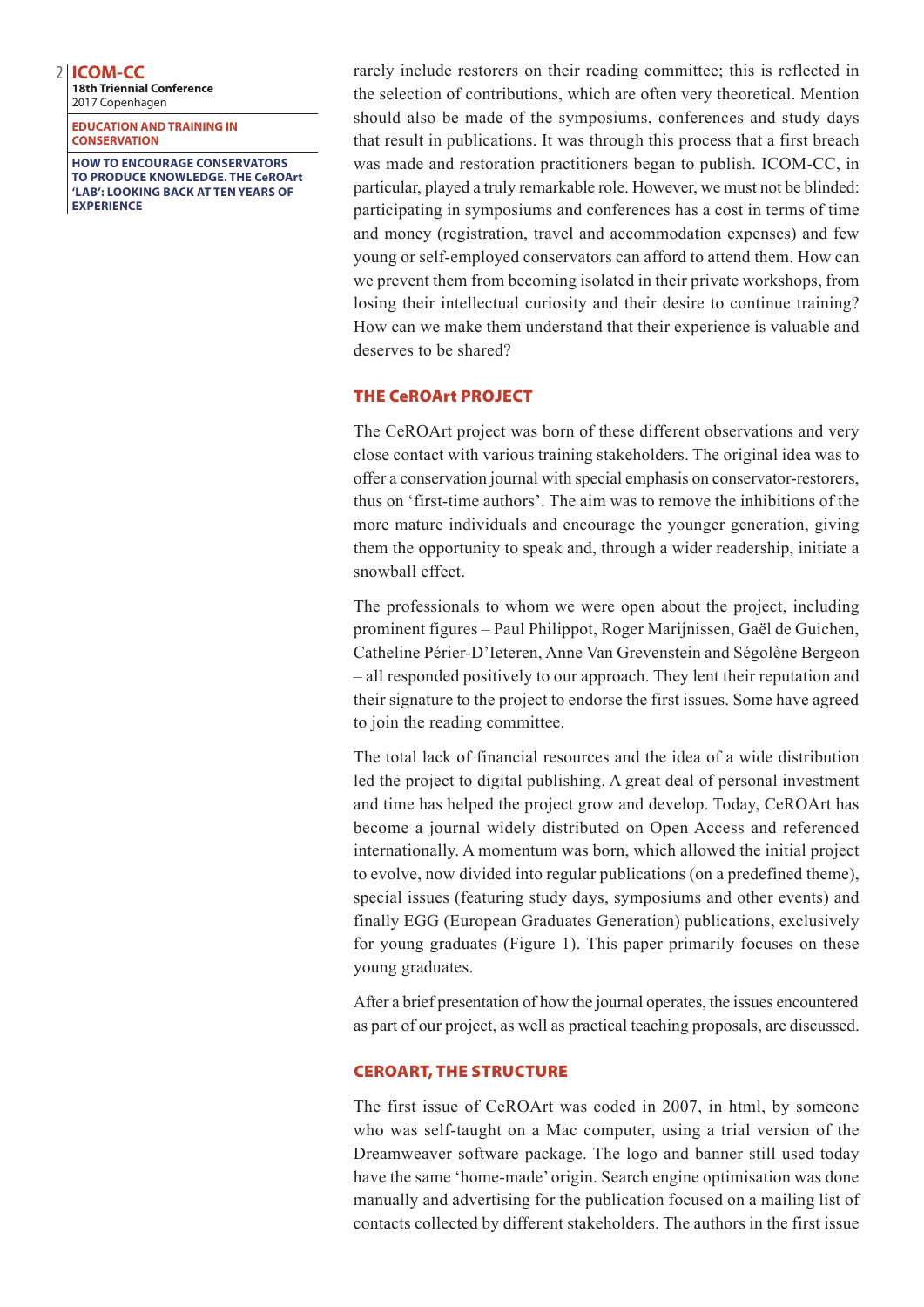**18th Triennial Conference** 2017 Copenhagen

**EDUCATION AND TRAINING IN CONSERVATION**

**HOW TO ENCOURAGE CONSERVATORS TO PRODUCE KNOWLEDGE. THE CeROArt 'LAB': LOOKING BACK AT TEN YEARS OF EXPERIENCE**



**Figure 1.** First special issue of the European Graduates Generation (EGG), 2010 – summary

were personally asked to contribute. A call for articles was immediately launched for the second issue, clearly establishing the editorial policy and operating rules, particularly that of peer review.

## **Editorial committee**

The journal works with two reading committees: the first is internal and is comprised of editorial committee members (the journal's founders and one representative from each of the institutions providing financial support). They perform a first selection on receiving the articles, which includes relevance in relation to the issue's theme, intrinsic quality, references and compliance with the editorial charter. Articles deemed to be satisfactory on these points are sent to a member of the peer review committee, selected according to their field of expertise.

## **Peer review committee**

Peer reviewing is provided free of charge; it is considered a service to the scientific community. The first people who agreed to be peer reviewers were academics, mainly art historians. Among them, those who had a close link with the world of conservation-restoration were favoured, especially those working in institutions (e.g. IRPA).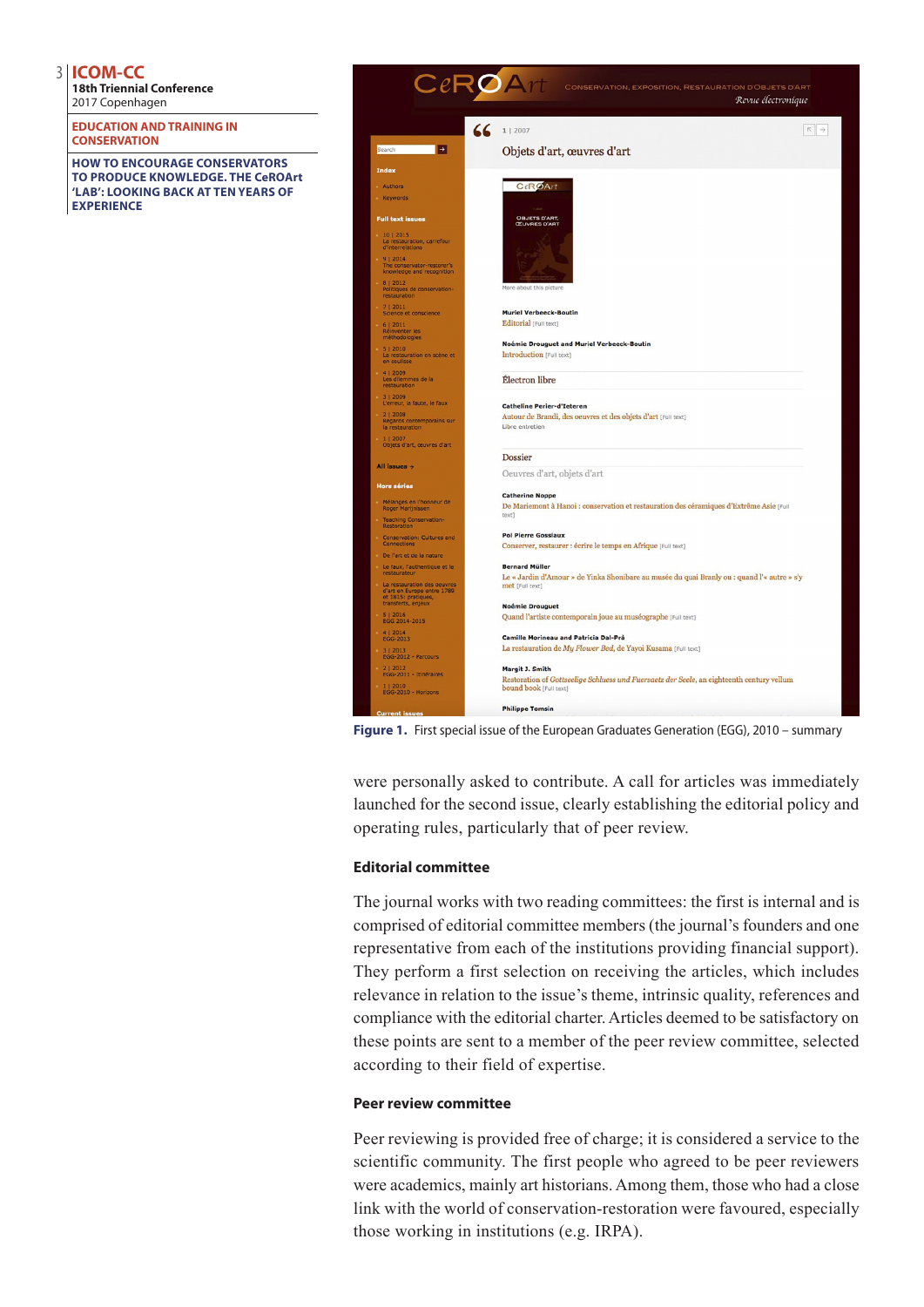**18th Triennial Conference** 2017 Copenhagen

**EDUCATION AND TRAINING IN CONSERVATION**

**HOW TO ENCOURAGE CONSERVATORS TO PRODUCE KNOWLEDGE. THE CeROArt 'LAB': LOOKING BACK AT TEN YEARS OF EXPERIENCE**

Recruiting professional conservators was more difficult; a few of them had been widely published individually and therefore had sufficient knowledge of editorial processes. Excellent practitioners, with detailed knowledge of certain subjects and therefore quite capable of judging content, are reluctant to judge format and expression, or even correct bibliographical references, sometimes conscious of not completely understanding the standards. It should also be remembered that a self-employed restorer uses their working time, and therefore their earnings, to make their skills available.

The reviewing process is double-blind: the reviewer does not know the author and vice versa. Once an article has been proofread by the reviewer, the comments and the evaluation sheet are returned to the editorial committee which returns them to the authors, sometimes with a few additional details. The author and the reviewer are rarely in direct contact, except at the reviewer's suggestion in order to support the author in a 'complicated' correction.

## **The author**

The author has approximately two weeks to send their amended version which is checked by a member of the editorial committee. The editorial process can be stopped at this stage if the correction does not meet expectations. This is the case with 10% of the articles submitted. If all goes well, there is less than a month between the final return of texts and publication (which is subject to a final proofreading by the author and the editor before it is posted online).

# **Publishing and posting online**

The Open Access platform Revues.org, supported by the Centre National de la Recherche Scientifique (CNRS) at the University of Aix-Marseille and the École des Hautes Études en Sciences Sociales, chose CeROArt's application to integrate its new portal for human sciences journals from its second issue onwards. From that moment (2008), the project benefited from free logistics and support from this outstanding team, which was fully invested in distributing through Open Access (Figure 2).

The template for our journal and the shared publishing software for the portal (Lodel) have been made available to us. There is also technical support (via telephone and/or email) in case of a problem. The tasks for which the project team remain responsible are the receipt and management of texts, verification of styles, spell checking, formatting, checking annexed documents (tables, photographs, captions, credits), coding and online posting.

# **The editorial process and the language problem**

Publishing texts in French does not pose any particular problem; there are several proofreaders and powerful tools, including the Antidote software package to help with tedious tasks.

From the beginning of the project the aim was to open the review up to contributions in English. This was the only way of meeting our goal: by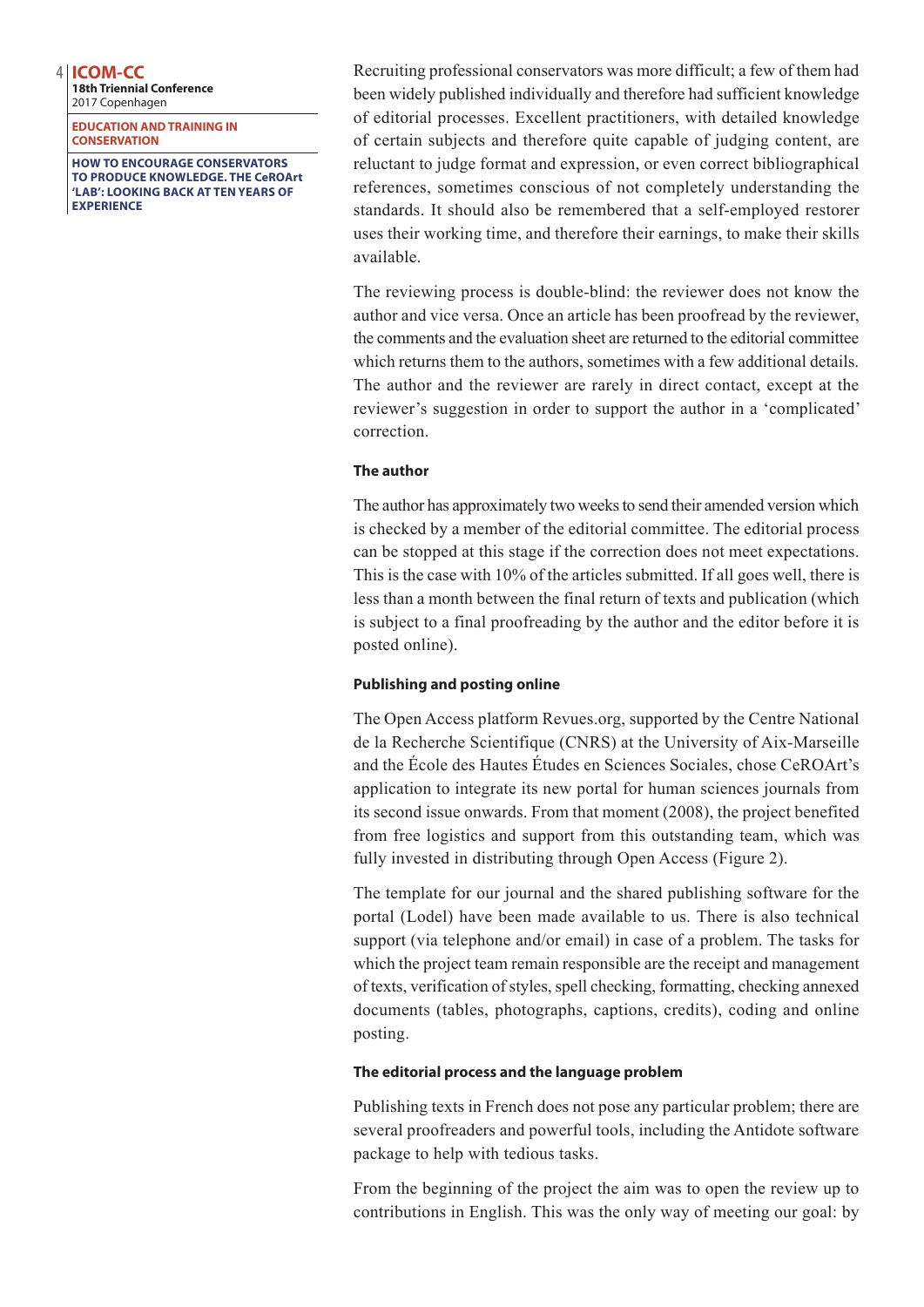**18th Triennial Conference** 2017 Copenhagen

**EDUCATION AND TRAINING IN CONSERVATION**

**HOW TO ENCOURAGE CONSERVATORS TO PRODUCE KNOWLEDGE. THE CeROArt 'LAB': LOOKING BACK AT TEN YEARS OF EXPERIENCE**



**Figure 2.** Internet portal: Revues.org

going beyond the language divide, which, in conservation, often corresponds to different methodological cultures. This decision left us with a sizeable problem: the language level was often insufficient. Remember that, for the issues by young graduates, the project publishes authors from all over Europe and for many of them English is not their native language. Peer reviewers are able to judge content, but not necessarily to edit the format in a language that is not their own, hence the excessive workload for native English reviewers.

# THE CeROArt LABORATORY

CeROArt is a tool for a project. This project concerns education and training; learning, as highlighted elsewhere, to communicate as a conservatorrestorer in accordance with the standards of scientific publishing. In this sense, CeROArt is a laboratory, and we, as lab technicians, *also* learn by teaching. In fact, we are holding up a mirror in which the face of the training is very clearly reflected. Sometimes, it has a dull complexion (a morning face); other times it looks beautiful (the face for big occasions). Let us try to sketch this image without photoshopping it.

## **Learning to read**

Those who wish to write do not always know how to read. Calls for articles always refer to the editorial charter, each point of which is designed solely to optimise the work. It seems that for many authors, the concept of the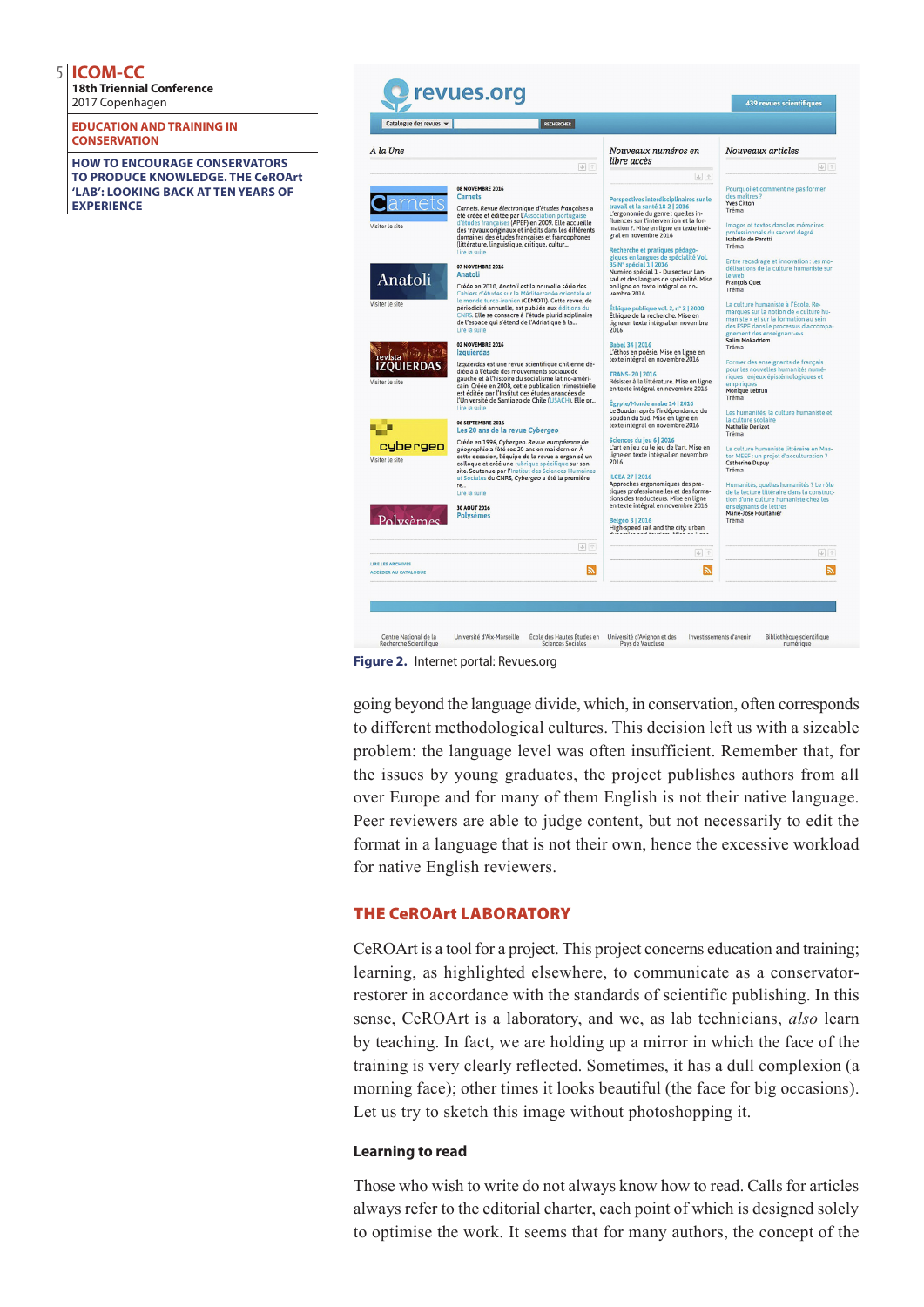**18th Triennial Conference** 2017 Copenhagen

**EDUCATION AND TRAINING IN CONSERVATION**

**HOW TO ENCOURAGE CONSERVATORS TO PRODUCE KNOWLEDGE. THE CeROArt 'LAB': LOOKING BACK AT TEN YEARS OF EXPERIENCE**

'editorial rule' (unless it is the very word 'rule') is culturally difficult to incorporate. Sometimes, the reason for the rules has to be explained to stubborn authors, and they even need to be justified to more obstinate individuals. We have tightened our policy in this regard and immediately reject texts that do not follow the instructions. We also now use a check list to be completed and signed by the author. Furthermore, deadlines, usually well respected in the Anglo-Saxon world and widely in Northern Europe, lose their importance as one heads south towards the Mediterranean. These problems are not anecdotal; they reflect an essential quality in conservation-restoration: that of rigour. It is clear that it is acquired at very mixed levels.

#### **Learning to write**

Students in conservation-restoration are faced, during their studies, with writing reports and condition reports. There are templates for these that they are often happy to reproduce, the description taking precedence over the analysis. Training courses that require the writing of a thesis demand more ambitious skills: an essay of between 50 and 100 pages, a plan, contents, references, notes and a bibliography.

But the qualities required for a scientific article are quite different; there is no need to write a description, let alone an abstract. The article must target a problem, setting it out clearly, with a logical sequence, making good use of references. It is a difficult exercise and many struggle to extract the essential from the incidental, to formulate a concise account. Too often, despite a very broad framework (12,000 words), authors show themselves unable to 'relinquish' swathes of their research in order to go into greater detail and end up sticking to a superficial approach. The concept of illustration – which clarifies the text in an etymological sense – is sometimes misunderstood with some images seemingly chosen to decorate the article.

A scientific article is primarily a structure. We believe that a poster would be a good preparatory exercise for training courses. This graphic presentation in A0 format requires a methodical approach (introduction, problem, operating method, analysis, results, conclusion) in an extremely concise (200 words) and illustrated presentation. The PechaKucha exercise (presentation of 20 PowerPoint slides shown for 20 seconds each) may also prove interesting.

It should be emphasised that, in addition to a structure, a good article includes original reflection and an approach which is communicated through a (if possible attractive) composition. Young conservators must be encouraged to read the classical texts (e.g. from *Historical and philosophical issues in the conservation of cultural heritage*; Stanley Price, Talley Jr. and Vaccaro 1996), as well as the leading journals. As part of their studies, they must be asked to write essays on theoretical and ethical issues. Need we point out that conservation-restoration training is based on sciences *and* humanities? The humanities do not depend on a theoretical culture, but on a practical ability to think and theorise, which should also be exercised practically, by producing a written work. Thus, beyond simply writing, it is essential to be able to write well.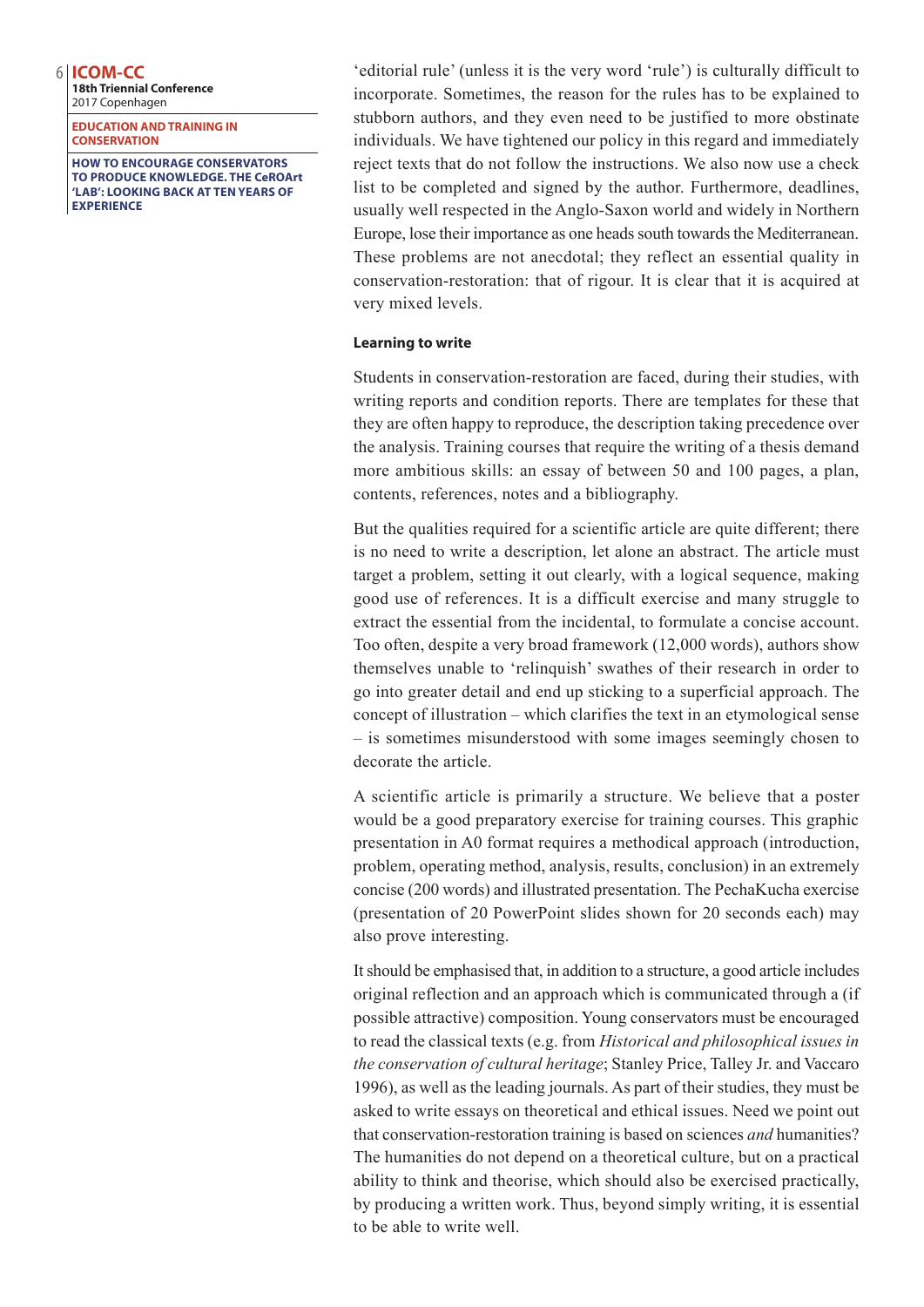**18th Triennial Conference** 2017 Copenhagen

**EDUCATION AND TRAINING IN CONSERVATION**

**HOW TO ENCOURAGE CONSERVATORS TO PRODUCE KNOWLEDGE. THE CeROArt 'LAB': LOOKING BACK AT TEN YEARS OF EXPERIENCE**

#### **Learning to reference**

It might be surprising to see messages from young restorers on social networks asking for help. 'Bibliography needed' is a common cry on the forums, Facebook or LinkedIn. It is essential to teach about existing resources, the methods of database research, the principles of Boolean query… and the benefit of extensive literature. Courses do not always make room for lessons on documentary research methodology. For those that do, or plan to, many exercises should focus on writing a 'state of the art review', which seems poorly mastered. Eighty per cent of submitted articles are critically lacking in their bibliography and its critical approach. All too often, our reviewers note that bibliographical choices are made according to the language; this is a critical bias, all the more inexcusable because there are now translation tools to help with the task. It is important to reject this ease, which lies in specific methodological cultures and which is also a form of intellectual arrogance.

## **Learning humility**

The assessment that the author of this paper is making here is not only as the editor of CeROArt, but also as a teacher. Many young authors react irritably to criticism. If they have achieved a good result during their course, they tend to overvalue and overestimate themselves. They find it difficult to tolerate simply lukewarm assessments on what they have produced. It is thought-provoking to read their reactions in the face of distinguished opinions given by experts. Some prefer to withdraw their text rather than amend it. Others express their disagreement inappropriately (in terms of manner and even politeness) or downright aggressively.

Humility is an essential quality in conservation-restoration and it should be constantly referred to within the courses. There is every reason to fear intellectual arrogance and presumption, because the mind guides the hand and too much self-confidence means taking risks and making mistakes – on a practical level too.

# **Questioning the educational support**

With regards the EGG publications, there are in fact three levels of peer review: the article submitted by the first-time author must be endorsed by an appropriate professor from the institution (thesis sponsor, professor of methodology), who checks the content and format. In fact, there are surprising disparities between the texts that are submitted to us, which is evidence of very different requirement levels depending on the institutions… or more often demonstrates the personal involvement of a professor, who voluntarily takes on the revision. Some training courses understood that the publication was a showcase for their course.

Regardless of the stated 'failings', the improvement in quality, in ten years, is obvious. The reason for this is simple: in 2007 there was not a single publication of this type which could be used as a model. Today, the journal is to a certain extent self-referential in this approach and the best articles of the previous issues act as emulators.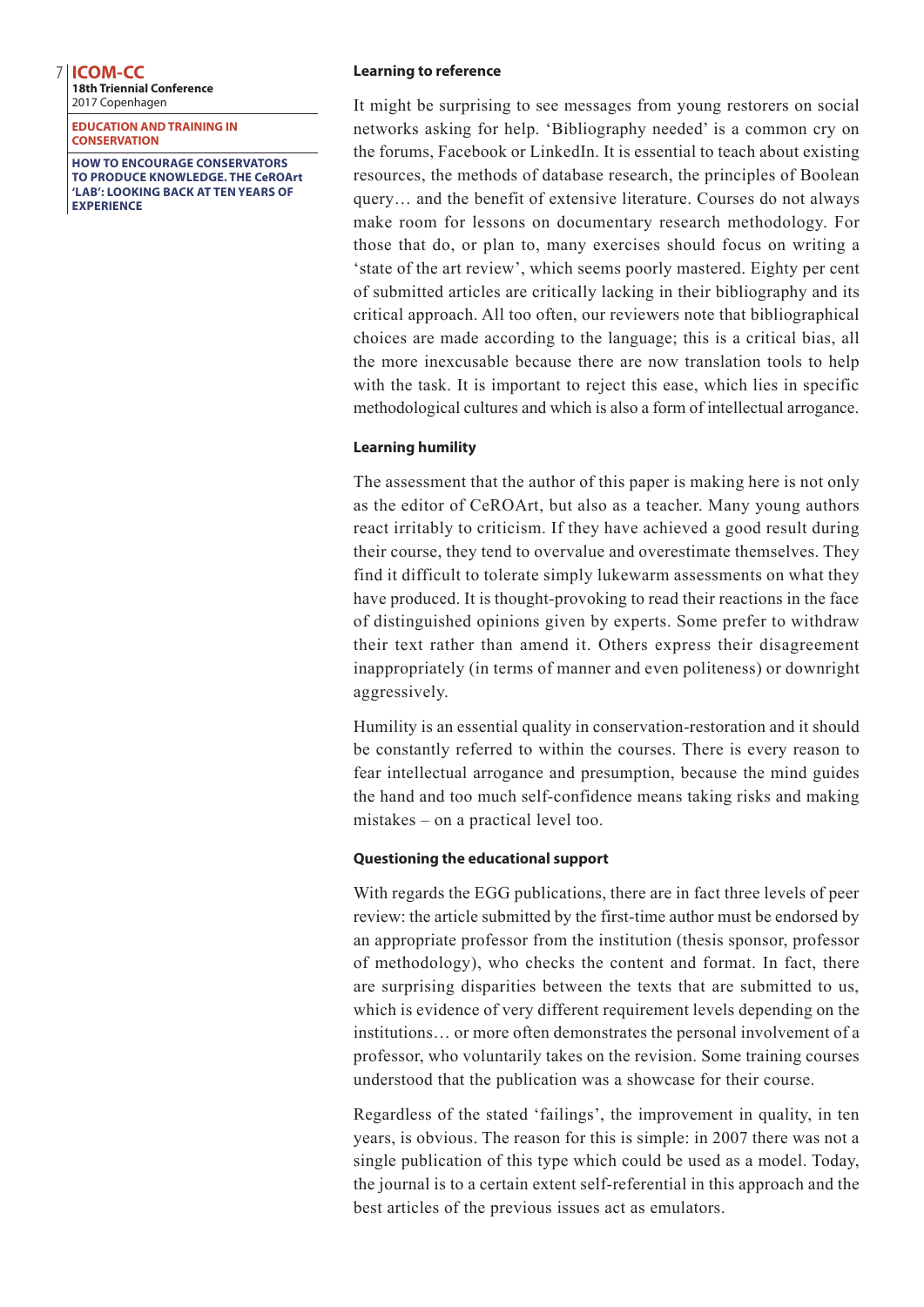**18th Triennial Conference** 2017 Copenhagen

**EDUCATION AND TRAINING IN CONSERVATION**

**HOW TO ENCOURAGE CONSERVATORS TO PRODUCE KNOWLEDGE. THE CeROArt 'LAB': LOOKING BACK AT TEN YEARS OF EXPERIENCE**

The development is not unrelated to the outstanding work of the reviewers, some of whom have performed miracles in terms of educational methods. They have commented, annotated, conducted several revisions and sometimes guided the re-writing of the same text, the initial quality of which left something to be desired. Some authors, as has been already pointed out, prefer to withdraw their text rather than agree to significant revisions. This is totally unacceptable and shows great contempt for the time invested by the reviewer. Since this behaviour tends to be repeated, the team now impose APC (article processing charges) in the case of withdrawal. Other authors express their lack of understanding, their discouragement and doubts. The support for scientific publishing within CeROArt requires multiple talents, including psychology to manage the irascible, support the demoralised, calm the anxious and encourage the shy. In some particularly complex cases, psychoanalysis would be a great help.

#### **Daring to be generous**

Training courses should emphasise the fact that a young graduate restorer has not 'arrived', but that they are simply beginning a career in which they will constantly have to train and help to train. Teachers of practical and theory lessons should remember this fundamental truth and set an example. They too must read, gather information, publish and communicate. Do they have the time or the opportunity? That's another question, and it is crucial.

The editorial process is a tough school, but it is a chance to have the opportunity to be challenged. It allows you to have your work evaluated by your peers and to disseminate what you have learned for the benefit of all and at an international level. In addition to 'consumers of knowledge', conservator-restorers should be encouraged to be producers of it. This is why this not-for-profit publication in Open Access was created dedicated to them. We must dare to be generous with shared knowledge.

## **CONCLUSION**

This analysis – which is admittedly critical – can be tempered by the results. Without pride, but without false modesty either, we consider them to be broadly positive. The contents of CeROArt – i.e. mainly scientific publications by conservator-restorers – are widely referenced and the most distinguished publications are quick to quote its pages. AATA uses the abstracts, BCIN indexes its articles.

In less than ten years, the project has opened its pages to nearly 300 authors, 95% of whom are restorers, and, among these, more than 30% are young first-time authors. The EGG publications have opened their pages to graduates from 14 countries and 26 different training courses, totalling 111 articles. All issues total over 250,000 visits annually, with 153,000 unique visitors. The largest number of readers come from France, followed by the USA and then Germany. Mainly French-speaking countries appear in the top 10.

Alongside these first-time authors, we would like to thank distinguished names for their unfailing and totally free commitment. Whilst in the beginning the project suffered a few haughty or disdainful appraisals,